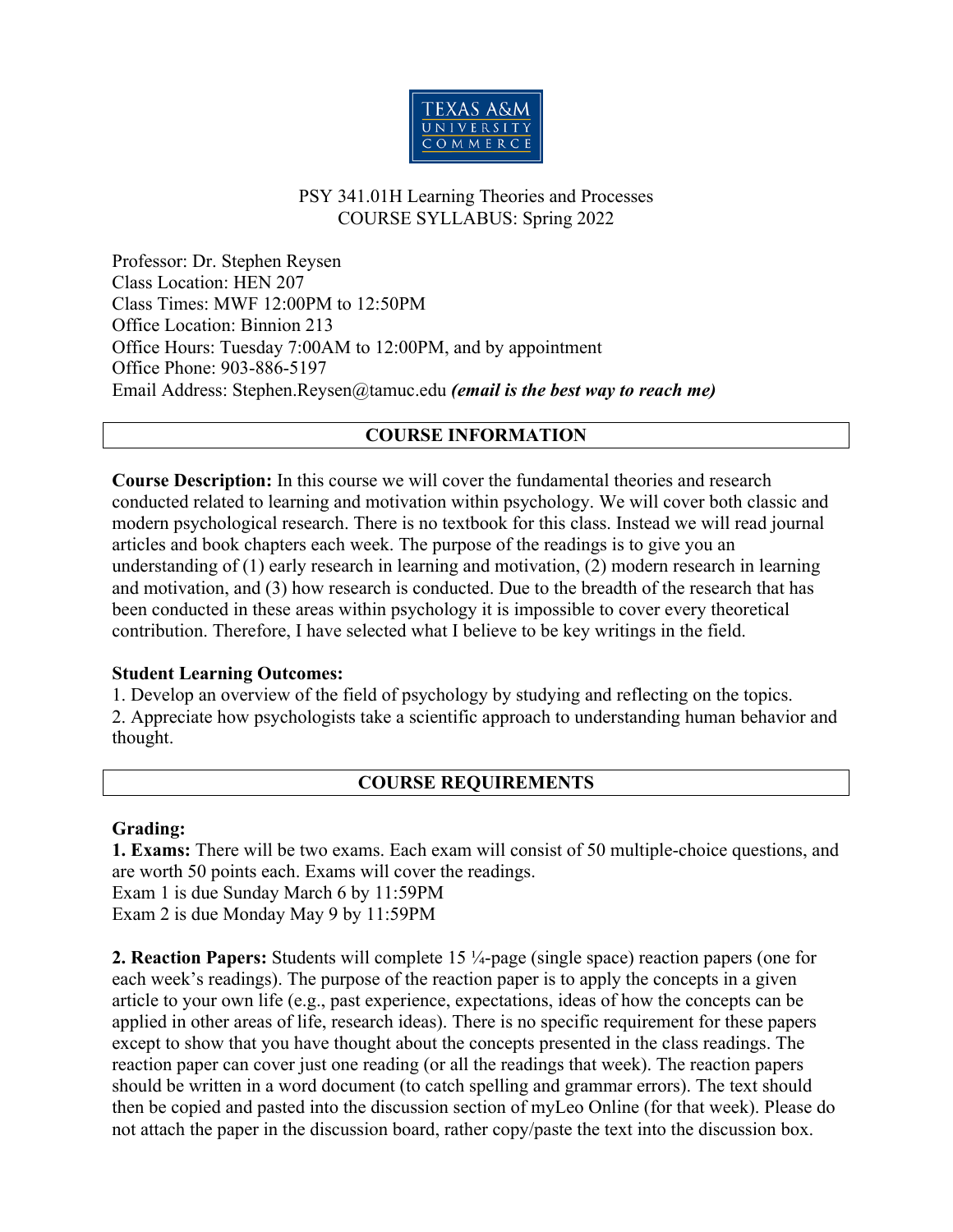You can write more than a  $\frac{1}{4}$  page, however you will be docked points if your reaction paper is less than ¼ page. The reaction papers are due by Sunday night at 11:59PM for that week. **Within each paper please write one multiple-choice question on that topic.** I highly recommend that you work ahead (e.g., post reactions a couple days (or weeks) in advance of when they are due) to avoid a last minute rush to post your reaction. Late reaction papers will be accepted, however points will be docked. Each paper is worth 10 points (150 total points).

**3. Research Participation:** A goal of this class is to help you familiarize yourself with research methods. One manner to obtain this goal is to have you participate in research studies. Participating in research studies contributes to students and faculty at TAMUC, your understanding of how research is conducted, and human knowledge in general. All students in this class will be required to participate in the psychology department's participant pool or complete alternative assignments (see me for more information on alternative assignments).

Students must complete a total of 6 experiment credits. However, if students complete their first 4 experiment credits without any "no-shows" you will receive 2 free punctual participant credits. In other words, if you show up to your experiments on time you will only need to complete 4 experiment credits. When you first sign into the experiment system (SONA) you will be asked to take a prescreen. The prescreen takes about 20 minutes to complete. If you complete the prescreen in the first two weeks of the semester you will receive ½ free experiment credit.

If you fail to complete this portion of the class your grade will be lowered by one full grade. In effect, if you have an 'A' in the class but fail to complete your research participation (either through participating in research studies, alternative assignments, or a mixture of both) your final grade in the class will be a 'B.' More information about participating in research is given at the end of this syllabus.

#### **Assessment:**

Exams: 100 points Reaction Papers: 150 points

 $A = 90\% - 100\%$  $B = 80\% - 89\%$  $C = 70\% - 79\%$  $D = 60\% - 69\%$  $F = 59\%$  or Below

### **EXTRA CREDIT**

There is a small amount of extra credit available for this course. I will offer 40 points of extra credit for participation in research studies. I will offer 10 points for each 0.5 credits of research (max 40 raw points or 2 experiment credits). You can find a guide to participating in research at the bottom of the syllabus. Also, in the class materials section of myLeo Online I have a pictorial guide to get you started. If you would like an alternative assignment for extra credit instead of participating in research contact me by email. Additionally, the first time you log into SONA (the web system the psychology department uses to schedule participation) you will be asked to complete a prescreen survey. Completion of the prescreen is worth 0.5 experiment credits if done in the first two weeks of the semester.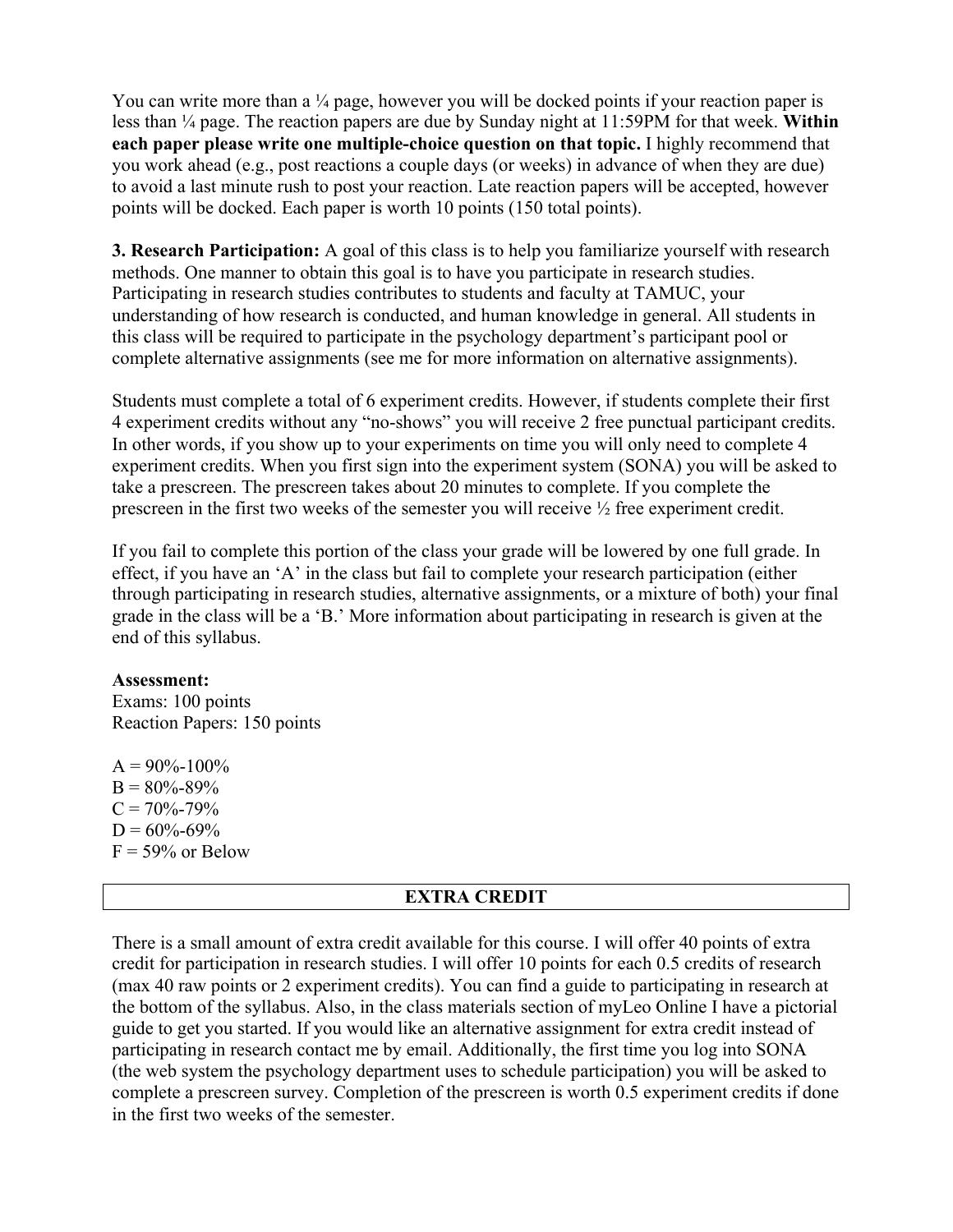## **FREQUENTLY ASKED QUESTIONS**

**Q:** What is the best way to study for the test?

**A:** Print out and read over the articles and have them with you as you take the test. The questions on the test will be based on the questions students post in the reaction papers. Thus, it is a good idea to study those questions.

**Q:** I forgot to post my reaction paper can I still post it?

**A:** Yes, I will take late papers. However, I will take a couple points off for being late. The one exception to this is that all work in the class must be completed by Monday May 9 by 11:59PM. I will not accept any late work after that time.

**Q:** Why where points taken off my reaction paper?

**A:** In myLeo Online there is a way to see any comments I may give. If points are taken off the paper I will put a comment. The two most common reasons for deducting points are (1) the paper is too short (i.e., less than 1/4 page single-spaced) and (2) the response is missing the multiplechoice question.

**Q:** Do I need to understand the statistics in the articles?

**A:** No, the purpose of the articles is to expose you to actual research and theory. Often students are only exposed to a textbook. One sentence in the textbook usually represents years of research and theory on a topic. The purpose of the articles is to expose you to that side of psychology. I do not expect you to understand everything in the article (however, you may have to google some of the terms to gain a fuller understanding of the article). I DO expect you to grasp the gist of the article (i.e., the general thesis of the article).

#### **COURSE OUTLINE / CALENDAR**

#### **Week 1**

Wednesday January 12 Friday January 14

**Paper 1:** Jordan, C. H., & Zanna, M. P. (2000). How to read a journal article in social psychology. In E. T. Higgins & A. W. Kruglanski (Eds.), *Motivational science: Social and personality perspectives* (pp. 425-434). Philadelphia, PA: Psychology Press.

#### **Week 2**

Monday January 17: NO CLASS Wednesday January 19 Friday January 21

**Paper 2:** Chance, P. (1999). Thorndike's puzzle boxes and the origins of the experimental analysis of behavior. *Journal of the Experimental Analysis of Behavior, 72,* 433-440. Paper 3: Bouton, M. E., & Moody, E. W. (2004). Memory processes in classical conditioning. *Neuroscience and Biobehavioral Reviews, 28,* 663-674.

**Paper 4:** Watson, J. B., & Rayner, R. (1920). Conditioned emotional reactions. *Journal of Experimental Psychology, 3,* 1-14.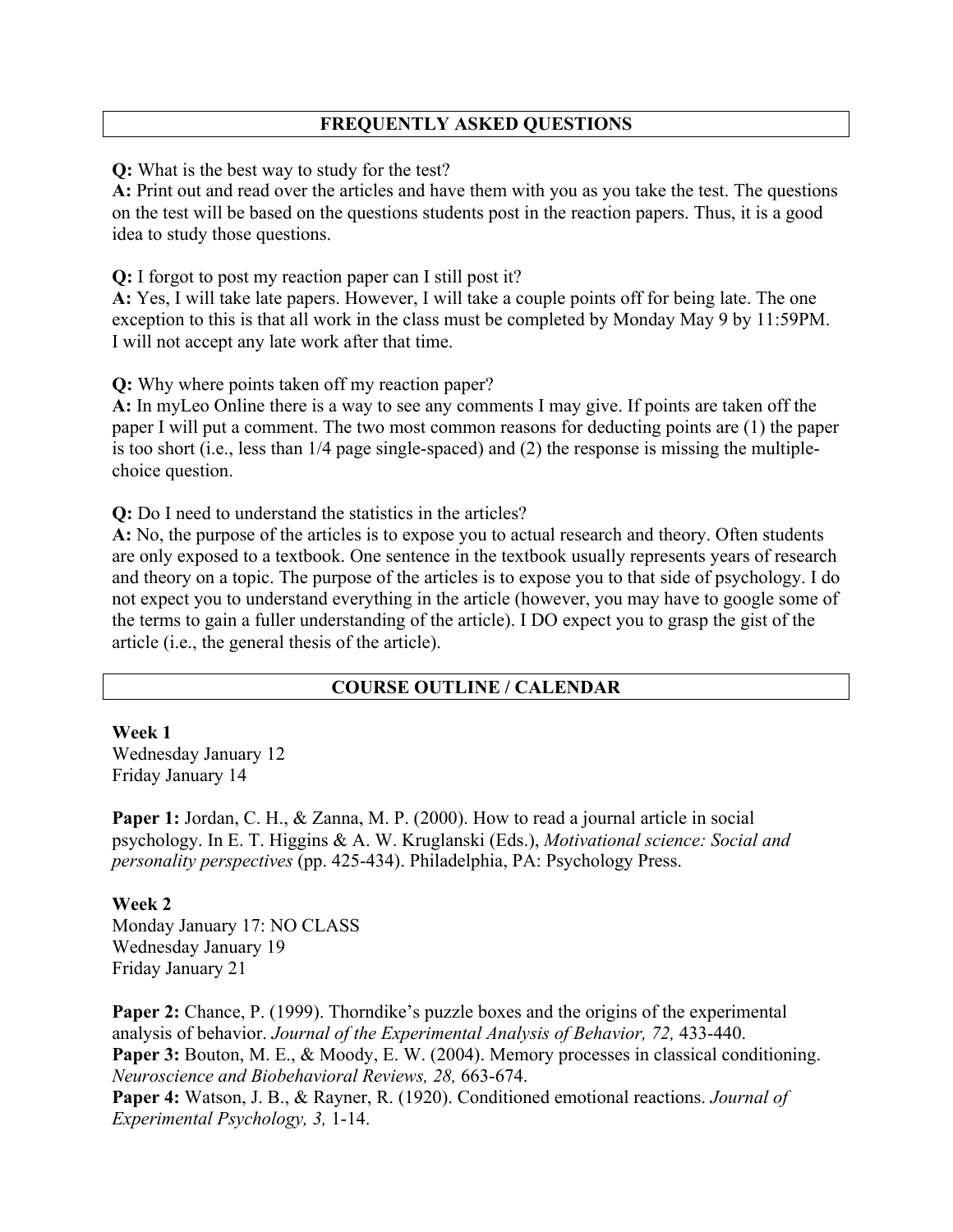## **Week 3**

Monday January 24 Wednesday January 26 Friday January 28

**Paper 5:** Beck, H. P., Levinson, S., & Irons, G. (2009). Finding little Albert: A journey to John B. Watson's infant laboratory. *American Psychologist, 64,* 605-614. **Paper 6:** Harris, B. (1979). Whatever happened to little Albert? *American Psychologist, 34,* 151- 160.

**Paper 7:** Walther, E., Weil, R., & Langer, T. (2011). Why do we like the iPhone? The role of evaluative conditioning in attitude formation. *Social and Personality Psychology Compass, 5,*  473-486.

#### **Week 4**

Monday January 31 Wednesday February 2 Friday February 4

**Paper 8:** Both, S., Brauer, M., & Laan, E. (2011). Classical conditioning of sexual response in women: A replication study. *Journal of Sexual Medicine, 8,* 3116-3131. **Paper 9:** Baldwin, M. W., & Dandeneau, S. D. (2009). Putting social psychology into serious games. *Social and Personality Psychology Compass, 3,* 547-565.

#### **Week 5**

Monday February 7 Wednesday February 9 Friday February 11

**Paper 10:** Bitterman, M. E. (2006). Classical conditioning since Pavlov. *Review of General Psychology, 10,* 365-376. **Paper 11:** Rossiter, J. R., & Foxall, G. R. (2008). Hull-Spence behavior theory as a paradigm for consumer behavior. *Marketing Theory, 8,* 123-141.

### **Week 6**

Monday February 14 Wednesday February 16 Friday February 18

Paper 12: Eisenstein, E. M., Eisenstein, D., & Smith, J. C. (2001). The evolutionary significance of habituation and sensitization across phylogeny: A behavioral homeostasis model. *Integrative Physiological and Behavioral Science, 36,* 251-265.

**Paper 13:** Wong, S. E. (2008). Operant learning theory. In B. A. Thyer (Ed.), *Comprehensive handbook of social work and social welfare, Volume 2: Human behavior in the social environment* (pp. 69-99). New York: John Wiley.

**Paper 14:** Shields, C., & Gredler, M. (2003). A problem-solving approach to teaching operant conditioning. *Teaching of Psychology, 30,* 114-116.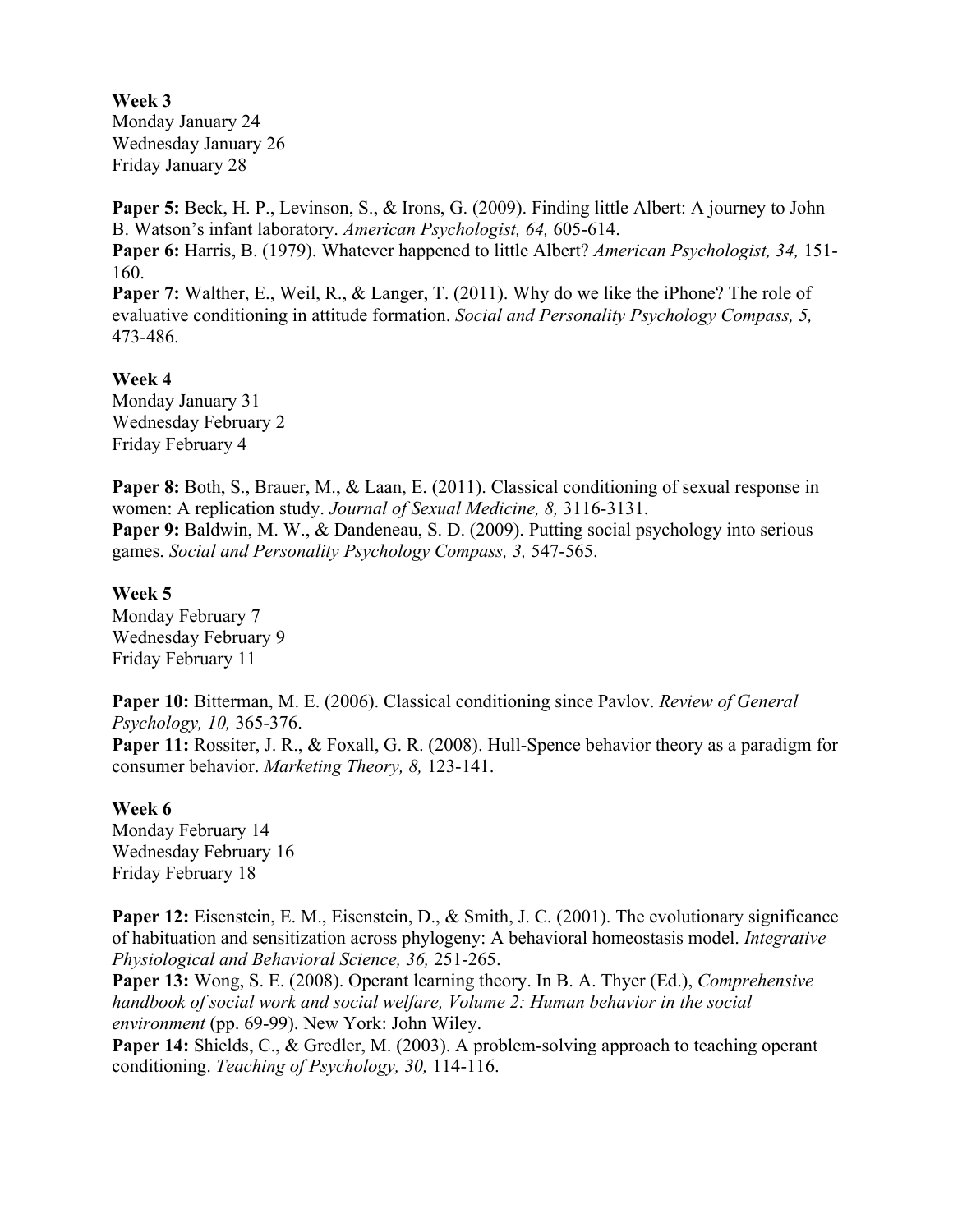**Week 7** Monday February 21 Wednesday February 23 Friday February 25

**Paper 15:** Bandura, A., Ross, D., & Ross, S. A. (1963). Vicarious reinforcement and imitative learning. *Journal of Abnormal and Social Psychology, 67,* 601-607. **Paper 16:** Seligman, M. E. P., & Maier, S. F. (1967). Failure to escape traumatic shock. *Journal of Experimental Psychology, 74,* 1-9. Paper 17: Jablonsky, S. F., & DeVries, D. L. (1972). Operant conditioning principles extrapolated to the theory of management. *Organizational Behavior and Human Performance, 7,* 340-358.

#### **Week 8**

Monday February 28 Wednesday March 2 Friday March 4 **TEST 1 DUE SUNDAY MARCH 6**

**Paper 18:** Rentfrow, P. J. (2012). The role of music in everyday life: Current directions in the social psychology of music. *Social and Personality Psychology Compass, 6,* 402-416.

#### **Week 9**

Monday March 7 Wednesday March 9 Friday March 11

**Paper 19:** Henderlong, J., & Lepper, M. R. (2002). The effects of praise on children's intrinsic motivation: A review and synthesis. *Psychological Bulletin, 128,* 774-795. **Paper 20:** Suls, J., & Wheeler, L. (2012). Social comparison theory. In P. A. M. Van Lange, A. W. Kruglanski, & E. T. Higgins (Eds.), *Handbook of theories of social psychology* (Vol. 1, pp. 460-482). Los Angeles: SAGE.

### **Week 10: SPRING BREAK**

**Week 11** Monday March 21 Wednesday March 23 Friday March 25

**Paper 21:** Crandall, C. S., Silvia, P. J., N'Gbala, A. N., Tsang, J.-A., & Dawson, K. (2007). Balance theory, unit relations, and attribution: The underlying integrity of Heiderian theory. *Review of General Psychology, 11,* 12-30.

**Paper 22:** Aronson, E., & Cope, V. (1968). My enemy's enemy is my friend. *Journal of Personality and Social Psychology, 8,* 8-12.

Paper 23: Festinger, L., & Carlsmith, J. M. (1959). Cognitive consequences of forced compliance. *The Journal of Abnormal and Social Psychology, 58,* 203-210.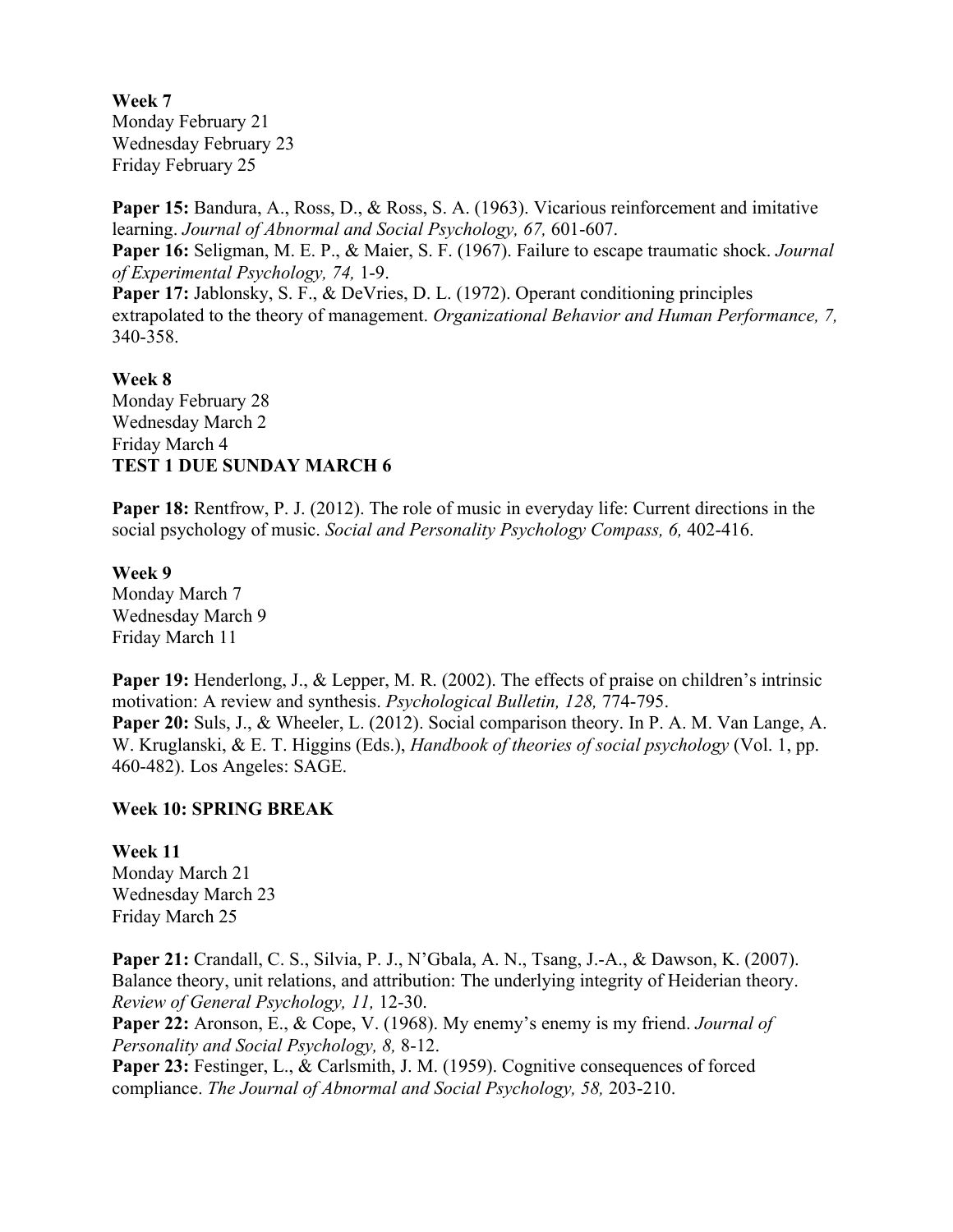**Week 12** Monday March 28 Wednesday March 30 Friday April 1

**Paper 24:** Miron, A. M., & Brehm, J. W. (2006). Reactance theory - 40 years later. *Zeitschrift für Sozialpsychologie, 37,* 9-8.

**Paper 25:** Powers, K. E., Worsham, A. L., Freeman, J. B., Wheatley, T., & Heatherton, T. F. (in press). Social connection modulates perceptions of animacy. *Psychological Science, 25,* 1943- 1948.

**Paper 26:** Bastian, B., Jetten, J., Hornsey, M. J., & Leknes, S. (2014). The positive consequences of pain: A biopsychosocial approach. *Personality and Social Psychology Review, 18,* 256-279.

**Week 13**

Monday April 4 Wednesday April 6 Friday April 8

Paper 27: Greenberg, J., & Arndt, J. (2012). Terror management theory. In P. A. M. Van Lange, A. W. Kruglanski, & E. T. Higgins (Eds.), *Handbook of theories of social psychology* (Vol. 1, pp. 398-415). Los Angeles: SAGE.

Paper 28: Scherer, K. R. (1999). Appraisal theory. In T. Dalgleish & M. Power (Eds.), *Handbook of cognition and emotion* (pp. 637-663). New York: John Wiley & Sons.

#### **Week 14**

Monday April 11 Wednesday April 13 Friday April 15

**Paper 29:** Reysen, S., & Katzarska-Miller, I. (2013). Playing moderately hard to get: An application of Brehm's emotion intensity theory. *Interpersona, 7,* 260-271. **Paper 30:** Tajfel, H., & Turner, J. C. (1979). An integrative theory of intergroup behaviour. In S. Worchel & W. G. Austin (Eds.), *The social psychology of intergroup relations* (pp. 33-47). Monterey, CA: Brooks-Cole. **Paper 31:** Turner, J. C., & Reynolds, K. J. (2012). Self-categorization theory. In P. A. M. Van

Lange, A. W. Kruglanski, & E. T. Higgins (Eds.), *Handbook of theories of social psychology* (Vol. 2, pp. 399-417). Los Angeles: SAGE.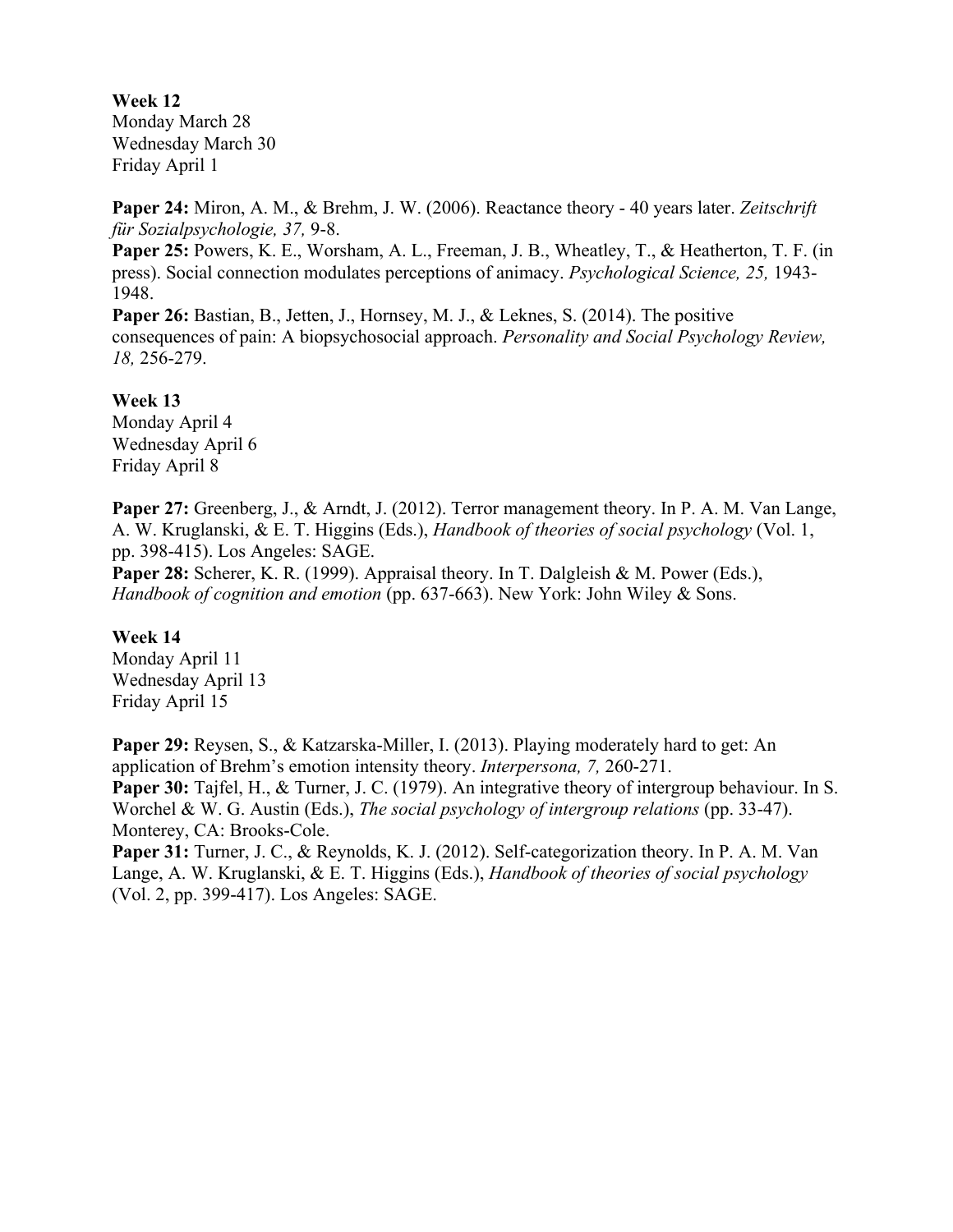**Week 15** Monday April 18 Wednesday April 20 Friday April 22

**Paper 32:** Branscombe, N. R., Ellemers, N., Spears, R., & Doosje, B. (1999). The context and content of social identity threat. In N. Ellemers, R. Spears, & B. Doosje (Eds.), *Social identity: Context, commitment, content* (pp. 35-58). Oxford: Blackwell.

**Paper 33:** Hogg, M. A., & Adelman, J. (2013). Uncertainty-identity theory: Extreme groups, radical behavior, and authoritarian leadership. *Journal of Social Issues, 69,* 436-454.

**Paper 34:** Slotter, E. B., Duffy, C. W., & Gardner, W. L. (2014). Balancing the need to be "me" with the need to be "we": Applying optimal distinctiveness theory to the understanding of multiple motives within romantic relationships. *Journal of Experimental Social Psychology, 52,* 71-81.

#### **Week 16**

Monday April 25 Wednesday April 27 Friday April 29

**Paper 35:** Kurtis, T., Adams, G., Yellow Bird, M. (2010). Generosity or genocide? Identity implications of silence in American Thanksgiving commemorations. *Memory, 18,* 208-224. **Paper 36:** Adams, G., & Markus, H. R. (2004). Toward a conception of culture suitable for a social psychology of culture. In M. Schaller & C. S. Crandall (Eds.), *The psychological foundations of culture* (pp. 335-360). Mahwah, NJ: Lawrence Erlbaum Associates.

#### **Week 17**

Monday May 2: NO CLASS Wednesday May 4: NO CLASS Friday May 6: NO CLASS **TEST 2 DUE MONDAY MAY 9**

Any research credits/alternative assignments (for the research requirement and/or extra credit) is due by Friday May 6 by 11:57PM.

Any late reaction papers are due by Monday May 9 by 11:59PM (no work will be accepted after that time).

### **TECHNOLOGY REQUIREMENTS**

You will need access to a computer with internet to access myLeo Online.

### **COMMUNICATION AND SUPPORT**

#### **Interaction with Instructor:**

Please feel welcome to contact me in person during office hours, before or after class, online through University email or schedule an appointment to meet with me. All email should receive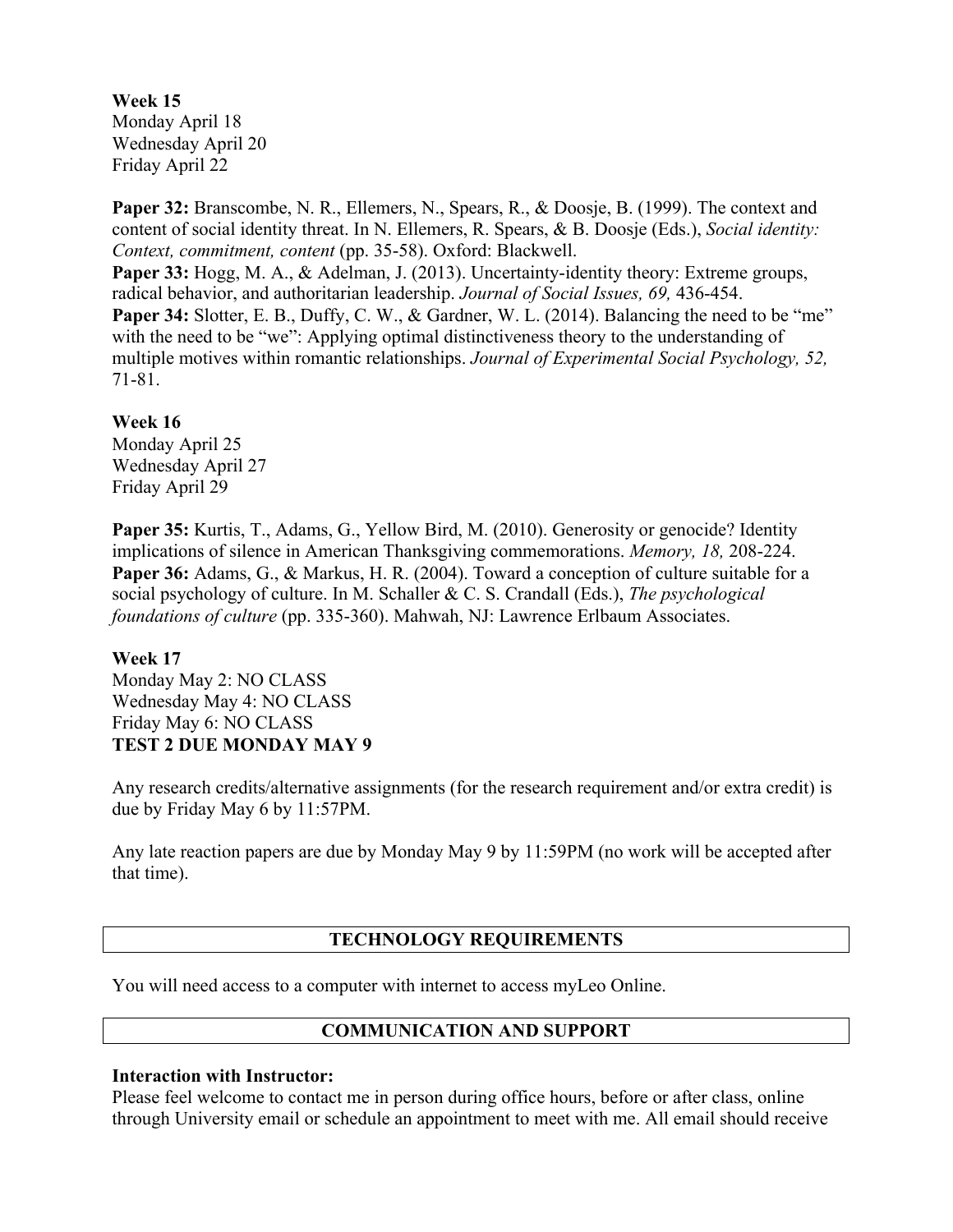a response within 48 hours. If you have not received a response then assume your email did not go through and please try again to make contact. All email should include student's last name, first name, course name and brief description of the reason for contact.

#### **COURSE AND UNIVERSITY PROCEDURES/POLICIES**

#### **Student Behavior:**

My expectations in this area should be very simple to fulfill. (1) Immaturity will NOT be tolerated! If a student's behavior is disrupting the class, he/she will be asked to stop. (2) Respect: Given the nature of this course, we may discuss issues that some of you may find embarrassing, uncomfortable, and/or even "inappropriate." To remain in this class, you must be respectful of others and maintain a mature and professional manner at all times. Failure to do so will result in your expulsion from the course. (3) The Student's Guidebook addresses the issues of academic cheating and plagiarism. These are a breach of conduct, and students are subject to disciplinary actions. It's simple. Do NOT cheat (to cheat is to act dishonestly or unfairly in order to gain an advantage) or plagiarize (to plagiarize is to take the work or idea of someone else and pass it off as one's own)!

### **Changes to Class:**

Minor changes may be made to this schedule; modifications will be announced via email.

#### **Student Conduct:**

All students enrolled at the University shall follow the tenets of common decency and acceptable behavior conducive to a positive learning environment. The Code of Student Conduct is described in detail in the Student Guidebook.

http://www.tamuc.edu/student\_guidebook/Student\_Guidebook.pdf

Students should also consult the Rules of Netiquette for more information regarding how to interact with students in an online forum: https://www.britannica.com/topic/netiquette TAMUC Attendance

For more information about the attendance policy please visit the Attendance webpage and Procedure 13.99.99.R0.01.

http://www.tamuc.edu/admissions/registrar/generalInformation/attendance.aspx

http://www.tamuc.edu/aboutUs/policiesProceduresStandardsStatements/rulesProcedures/13stude nts/academic/13.99.99.R0.01.pdf

### **Academic Integrity:**

Students at Texas A&M University-Commerce are expected to maintain high standards of integrity and honesty in all of their scholastic work. For more details and the definition of academic dishonesty see the following procedures:

Undergraduate Academic Dishonesty 13.99.99.R0.03

http://www.tamuc.edu/aboutUs/policiesProceduresStandardsStatements/rulesProcedures/13stude nts/undergraduates/13.99.99.R0.03UndergraduateAcademicDishonesty.pdf

Graduate Student Academic Dishonesty 13.99.99.R0.10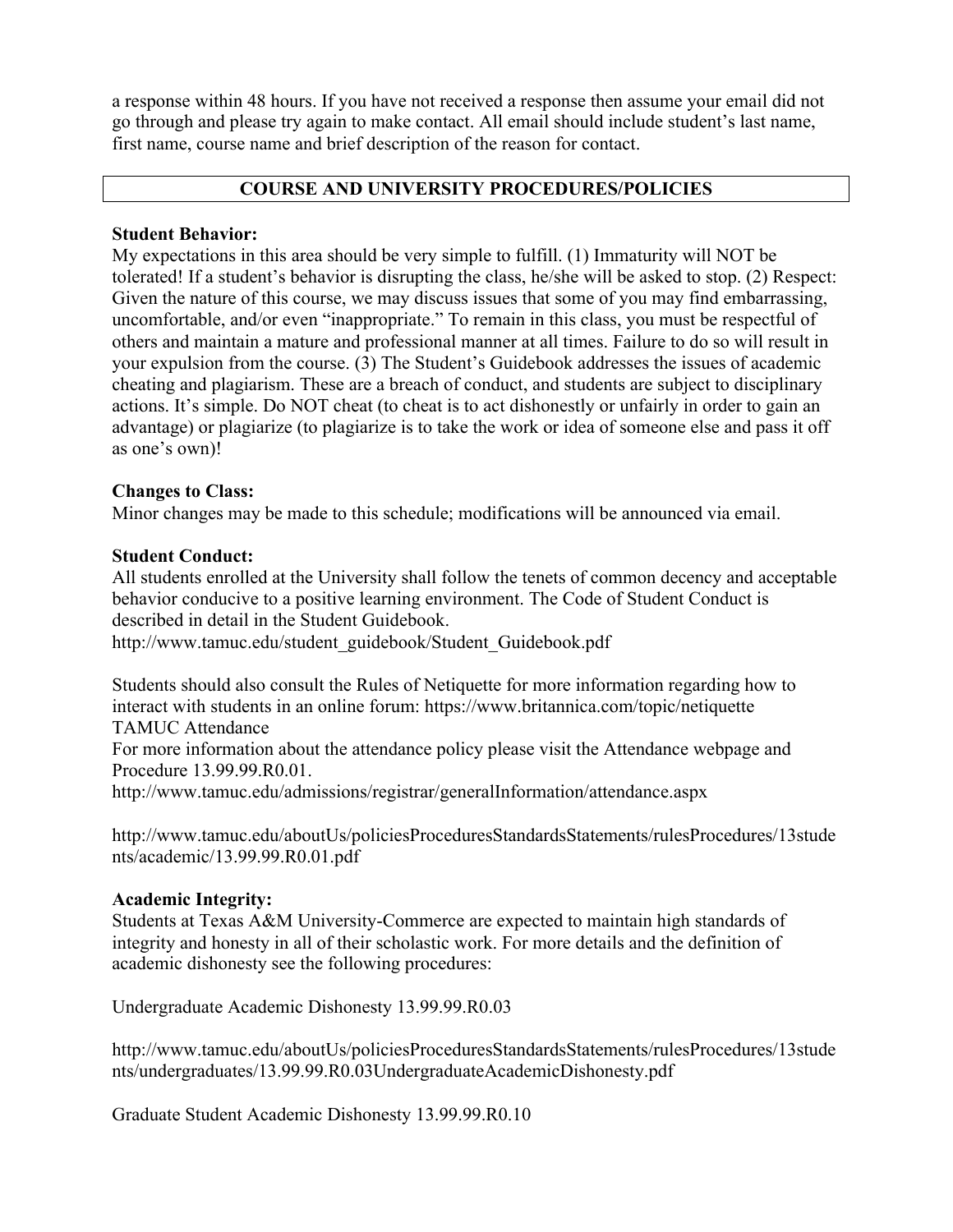http://www.tamuc.edu/aboutUs/policiesProceduresStandardsStatements/rulesProcedures/13stude nts/graduate/13.99.99.R0.10GraduateStudentAcademicDishonesty.pdf

#### **Students with Disabilities—ADA Statement:**

The Americans with Disabilities Act (ADA) is a federal anti-discrimination statute that provides comprehensive civil rights protection for persons with disabilities. Among other things, this legislation requires that all students with disabilities be guaranteed a learning environment that provides for reasonable accommodation of their disabilities. If you have a disability requiring an accommodation, please contact:

Office of Student Disability Resources and Services Texas A&M University-Commerce Gee Library-Room 162 Phone (903) 886-5150 or (903) 886-5835 Fax (903) 468-8148 Email: studentdisabilityservices@tamuc.edu Website: Office of Student Disability Resources and Services http://www.tamuc.edu/campusLife/campusServices/studentDisabilityResourcesAndServices/

The Counseling Center at A&M-Commerce, located in the Halladay Building, Room 203, offers counseling services, educational programming, and connection to community resources for students. Students have 24/7 access to the Counseling Center's crisis assessment services by calling 903-886-5145. For more information regarding Counseling Center events and confidential services, please visit www.tamuc.edu/counsel

### **Nondiscrimination Notice:**

Texas A&M University-Commerce will comply in the classroom, and in online courses, with all federal and state laws prohibiting discrimination and related retaliation on the basis of race, color, religion, sex, national origin, disability, age, genetic information or veteran status. Further, an environment free from discrimination on the basis of sexual orientation, gender identity, or gender expression will be maintained.

### **Campus Concealed Carry Statement:**

Texas Senate Bill - 11 (Government Code 411.2031, et al.) authorizes the carrying of a concealed handgun in Texas A&M University-Commerce buildings only by persons who have been issued and are in possession of a Texas License to Carry a Handgun. Qualified law enforcement officers or those who are otherwise authorized to carry a concealed handgun in the State of Texas are also permitted to do so. Pursuant to Penal Code (PC) 46.035 and A&M-Commerce Rule 34.06.02.R1, license holders may not carry a concealed handgun in restricted locations.

For a list of locations, please refer to the Carrying Concealed Handguns On Campus document and/or consult your event organizer.

#### Web url:

http://www.tamuc.edu/aboutUs/policiesProceduresStandardsStatements/rulesProcedures/34Safet yOfEmployeesAndStudents/34.06.02.R1.pdf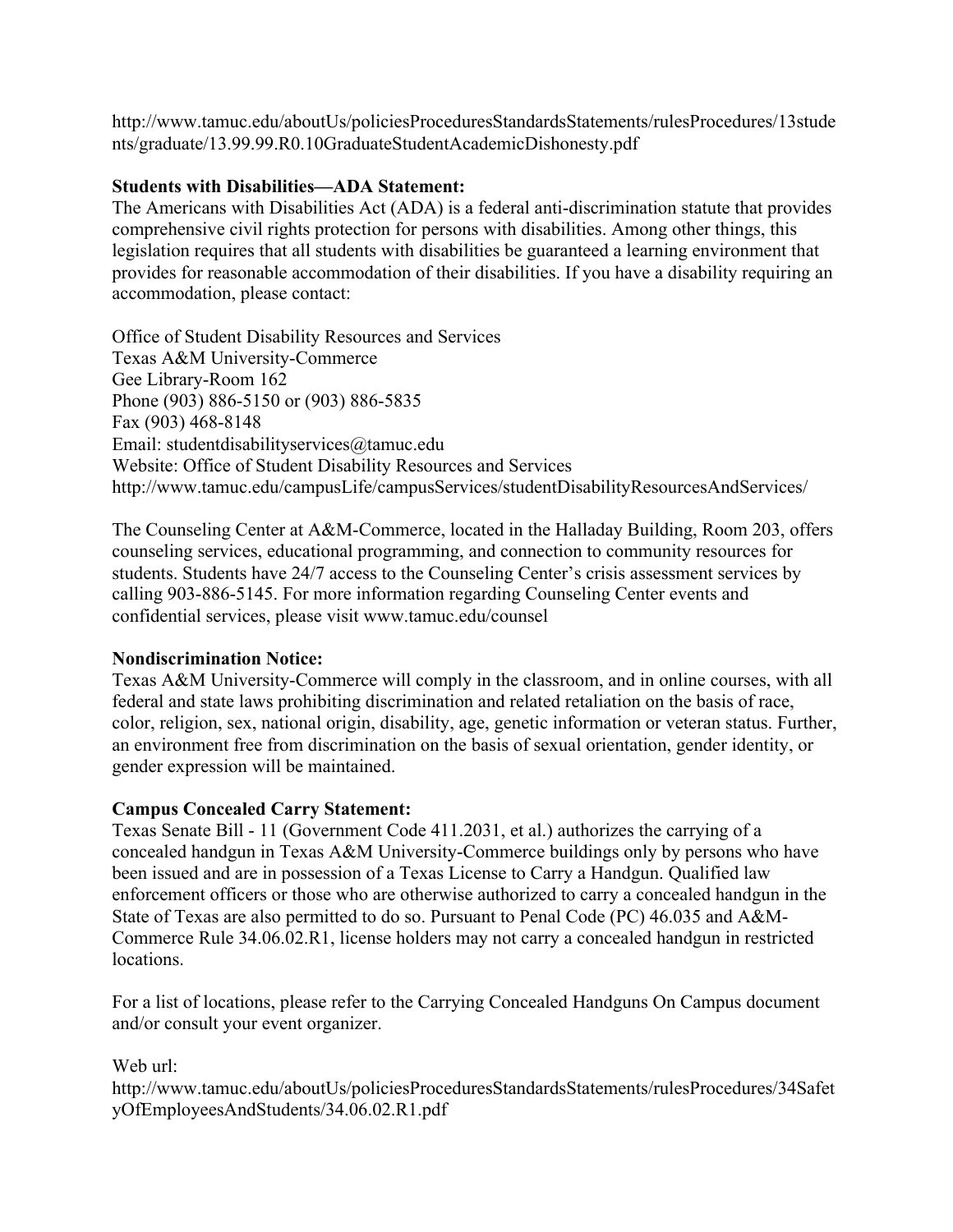Pursuant to PC 46.035, the open carrying of handguns is prohibited on all A&M-Commerce campuses. Report violations to the University Police Department at 903-886-5868 or 9-1-1.

## **Students' Guide to Research Participation Department of Psychology & Special Education Texas A&M University-Commerce**

### • **What is Research Participation?**

Exposure to research is essential to your gaining a better understanding of the scientific study of psychology. It is how we add new knowledge in psychology. Being involved in research is a good way to experience first-hand and learn about the scientific enterprise. We believe there are two key ways to experience research activity at this level: 1) read about related scientific investigations; 2) experience research as a volunteer participant; or some combination of both. The class in which you received this handout requires you to fulfill **6** research credits through one or both of these activities.

## • **What if I am not yet 18 years old?**

In order to participate in research you must be at least 18 years old. If you are not yet 18 years old, please see your instructor, and ask him/her about alternative ways of earning research credit.

### • **In what type of research studies will I participate?**

All studies you will participate in have been reviewed and approved by the Texas A&M University-Commerce Institutional Review Board (IRB) and by the Department of Psychology, Counseling, & Special Education. Studies vary widely. Many involve completing questionnaires or carrying out tasks on the computer. Some are even fun, and you'll learn something from all of them.

## • **What are my rights as a research participant?**

Your participation is voluntary and you may withdraw from any study at any time. Your data will be kept confidential. If you have any further questions about your rights as a research participant, you may contact the IRB head, Dr. Lucy Pickering (irb@tamuc.edu). More information about your rights will be provided to you prior to each study for which you sign up.

### • **How will my research participation credit be calculated?**

You will receive 1 credit for each hour of research participation. Studies lasting 15 minutes or less are worth 0.25 credit. For example, a 15 min. study = 0.25 research credits; 30 min. = 0.5 credits; 45 min. = 0.75 credits; 60min = 1 credit;  $1\frac{1}{2}$  hours = 1.5 credits... etc.

## • **How many research credits may I complete?**

You are encouraged to participate in as much research as you wish, but at a minimum you must complete **6** research credits (by participating in research, or alternative assignments, or a mixture of both). However, if you show up on time to all the studies you sign up for you will receive 2 free research credits. In other words, if you show up to all your studies on time you only need to complete **4** research credits.

## • **What if I cannot go to a study I signed up for?**

If for whatever reason you cannot attend a study that you have signed up for you need to cancel your appointment before the start of the study. There are 2 ways to cancel an appointment. First, if you cancel 24 hours before a study you can do this online through the Experiment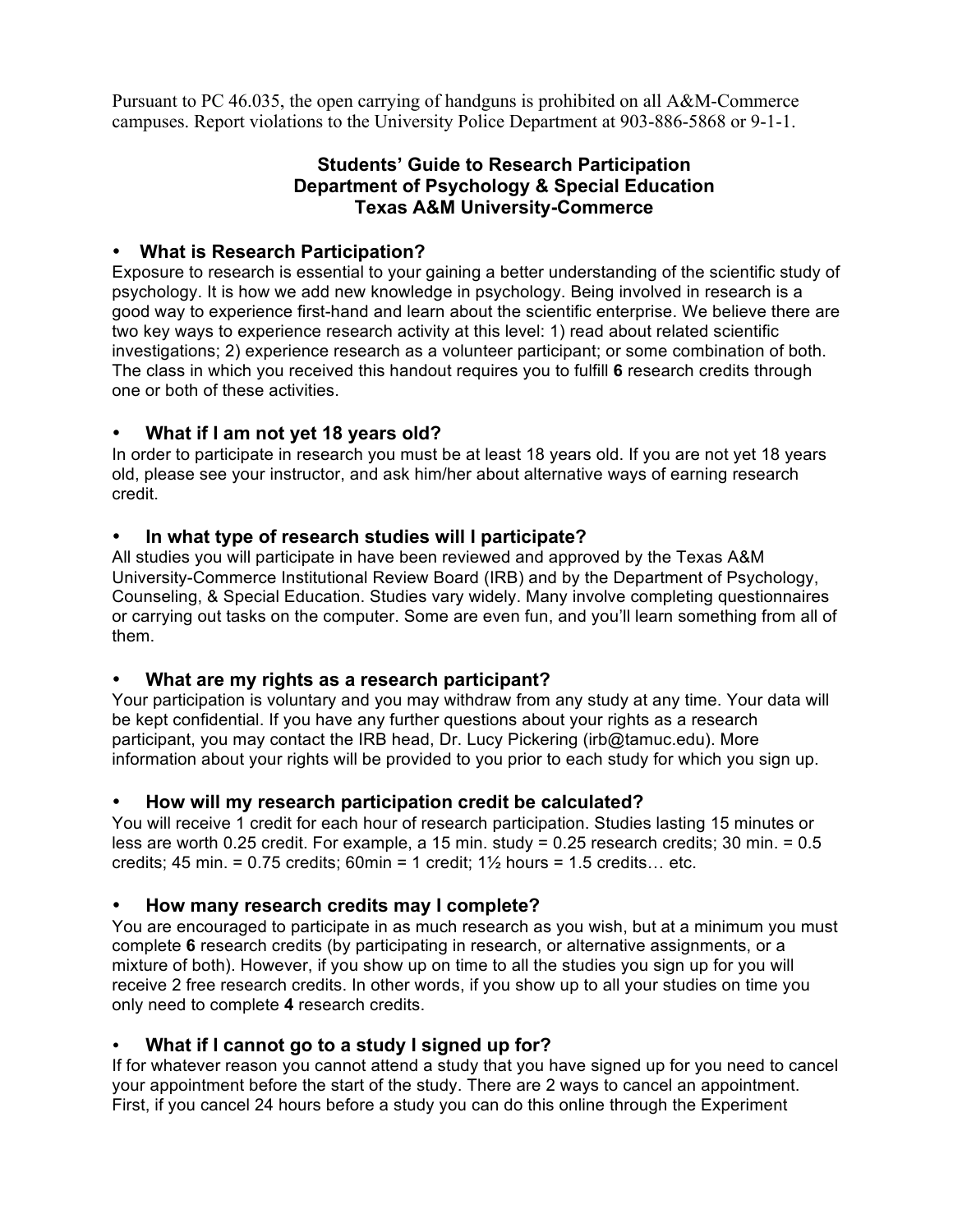Management System (EMS) website. Second, if it is the same day of the study you can call or email the experimenter – their contact information will be available in the EMS.

## • **What if I sign up for a study but forget to go?**

If you fail to show up for a study (without canceling prior to the start of the study) you will receive an email alerting you that you were listed as a "no show" for that study. Additionally on the EMS website you will see a "failure to appear" message in your list of studies completed. If this occurs you are no longer eligible to receive the 2 free credits that participants who are on time to all of their studies receive, and you will have to complete the full 6 credits.

## • **What will happen if I fail to participate in studies or do the alternative assignments?**

If you fail to complete your research requirement for the class, there is likely a severe penalty, such as losing a full letter grade (e.g., having a final grade of C rather than B). Your instructor can inform you of what exactly this penalty is.

## • **What if I do not wish to participate in research studies?**

If you do not wish to participate in research studies, you may utilize the alternative assignment option. You must consult your instructor for information about this option.

## • **What is the difference between an online study and a laboratory study?**

There are two types of studies that are conducted through the EMS system. You can sign up for both online studies and laboratory studies through the EMS system, however you are only allowed to complete 50% experiment credits through online studies (the system will not allow you sign up for more than 50% credits of online studies). A laboratory study requires that you attend the experiment at a specific time and place (e.g., Henderson 202 at 12:30pm on October  $7<sup>th</sup>$ ).

## • **How do I find and sign up for research participation opportunities?**

Throughout the semester, researchers in the Psychology Department will post their research studies in the Experiment Management System (EMS) online. It is up to you to check the EMS regularly to find and sign up for research studies that fit into your schedule. Detailed instructions for how to use the EMS are listed in the following pages of this handout.

# • **If I decide to participate in research, what are my responsibilities?**

You are responsible for…

- 1. Registering with the Experiment Management System (at http://tamucommerce.sona-systems.com/). You can keep your login information if you already have an account.
- 2. Scheduling appointments for research participation.
- 3. Writing down important information about the studies for which you sign up (e.g., name of study/time/location of your experiment, name and contact information of the experimenter).
- 4. Showing up on time, at the correct location for your scheduled research appointments (you must cancel online, or email/phone the experimenter before the start time of the study if you cannot attend).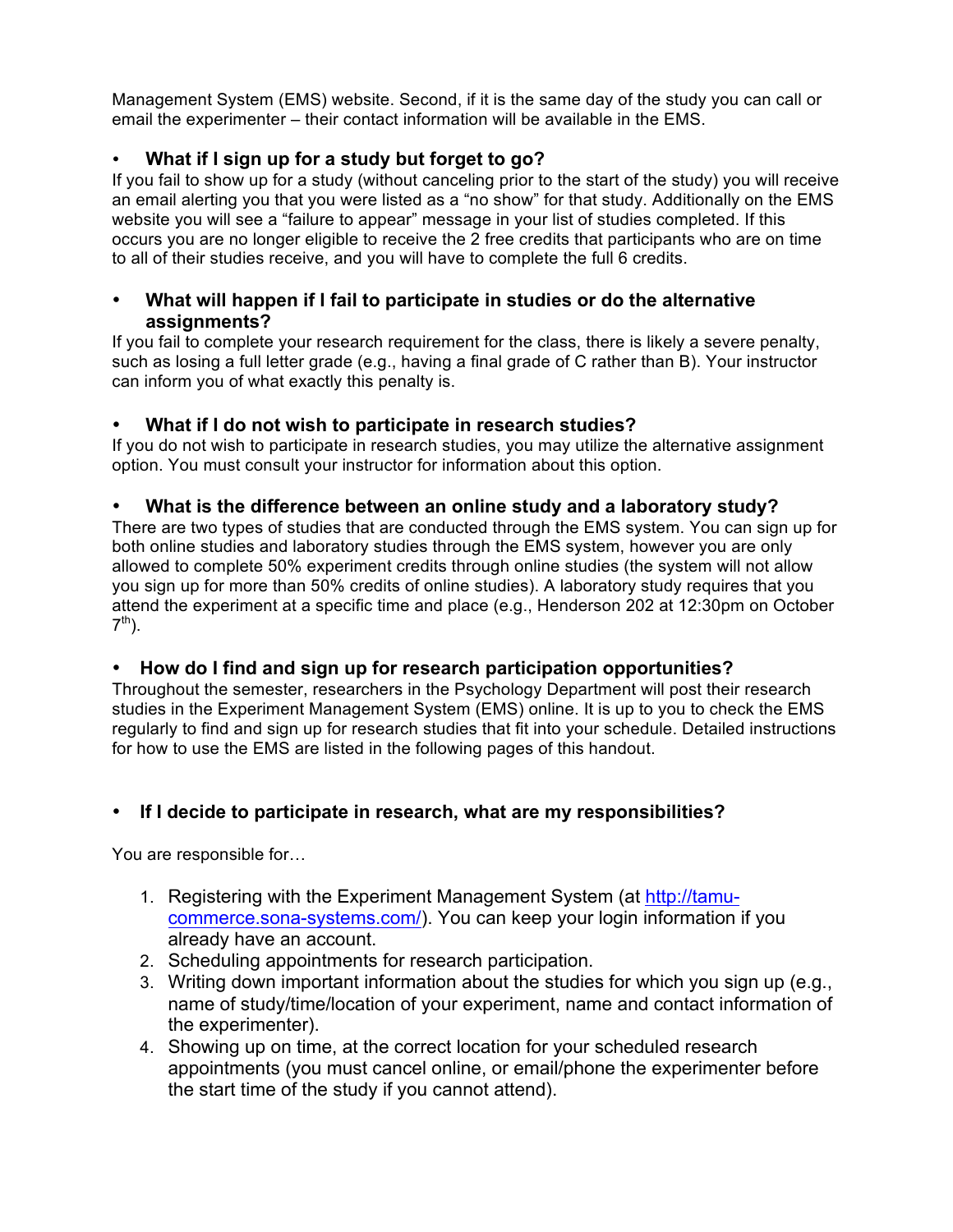5. Keep track of how many credits you need to complete (you can do this on the EMS website). Everyone is required to do 6 credits, however if you are on time for all of your appointments you only need to complete 4 credits.

# **How do I use the Experiment Management System (EMS)?**

**(Create a new participant account unless you already have one and your login information works. If you do not remember your login information click on the "lost your password?" on the front page of the EMS website and follow the directions on the site, and if that does not work email curt.carlson@tamuc.edu. A list of courses will be presented, from which you must select the courses you are taking this semester for which you will receive credit for participation. If your course is not listed, see the instructor for that course. Then you will see the prescreening prompt. Even if you did it in another semester, please do it again, as it likely has changed (and you will receive 1/2 credit if done w/in first 2 weeks of semester).)**

## **A. How to create a participant account on the EMS**

- 1. Go to http://tamu-commerce.sona-systems.com/
	- a. Click on New Participant "request an account here" link on the left of the screen.
	- b. This takes you to a screen on which you must enter your name, a unique User ID, your University ID number, and primary email address (reminders of studies you sign up for will be sent to that email address). You will also need to highlight the course(s) in which you are enrolled, and for which you will be earning credits. If more than one, highlight all that will be involving you in research participation. However, each study in which you participate will only provide you credit for ONE course. In other words, there is no "double-dipping" allowed. BE CAREFUL TO SELECT THE CORRECT COURSE AND SECTION # – IF YOU CHOOSE THE WRONG ONE, YOUR INSTRUCTOR WILL NOT BE INFORMED OF YOUR CREDITS! After you submit your information, you will be emailed your login information. (After you have received your login information, I recommend that you login into EMS and go to your "Profile" and change your password to something that you can remember.)

If you encounter any problems with creating your account (e.g., login information not sent to you), contact the EMS administrator, curt.carlson@tamuc.edu with your full name and a detailed description of the problem.

2. When you first log into the EMS at the beginning of the semester you will be asked to take a prescreen survey. This is a short survey that researchers will use to decide if you meet the specified requirements for some studies (e.g., as a researcher I may only allow participants who are female. If you do not complete the prescreen you will not be eligible to participate in this study). In other words, if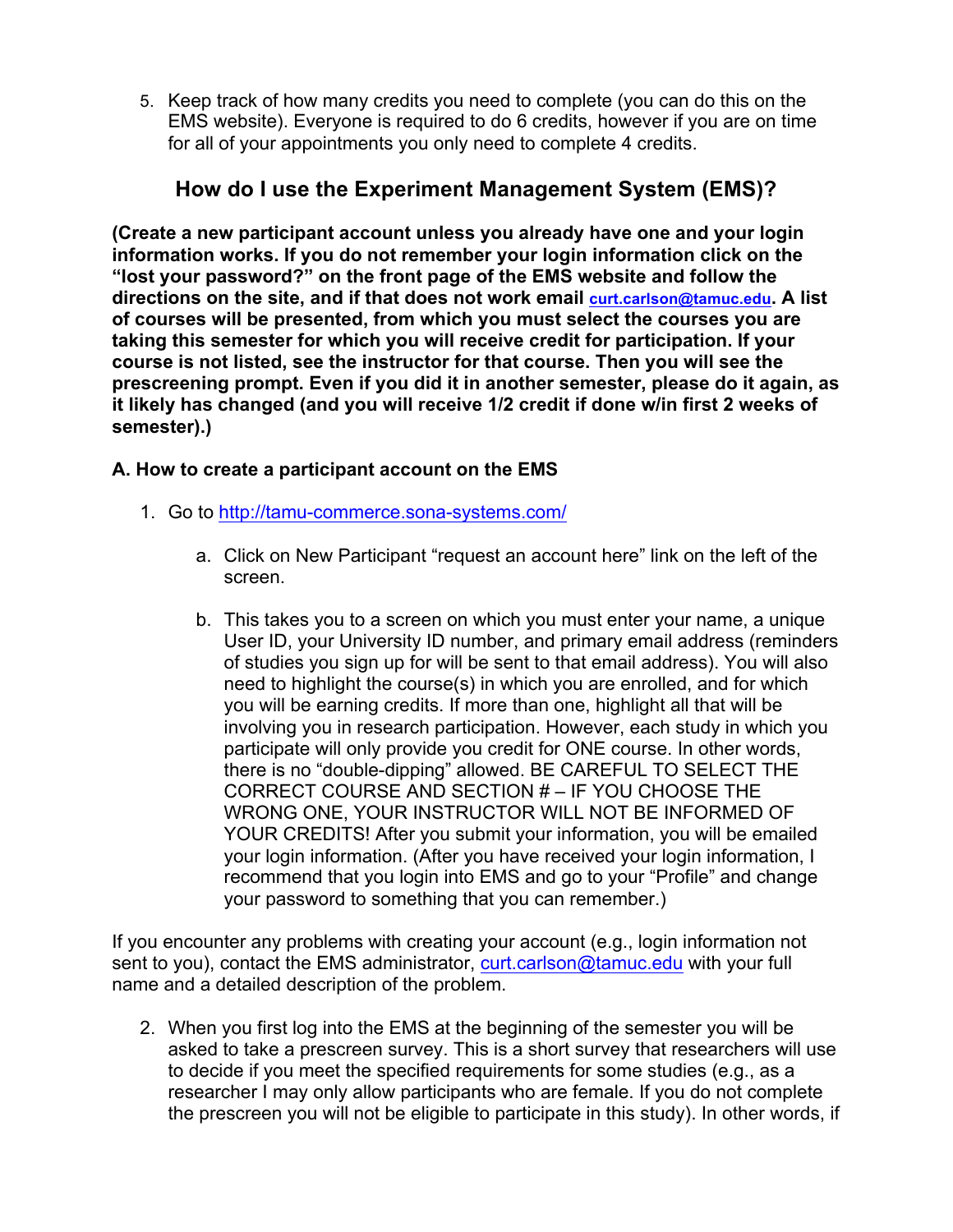you do not complete the prescreen you will have fewer studies that you are eligible to participate in. **IF YOU COMPLETE THE PRESCREEN IN THE FIRST TWO WEEKS OF THE SEMESTER YOU WILL GET 0.5 CREDIT.** Take it even if you have done it before – it has probably changed, and you will still earn the 0.5 credit.

3. You are now ready to use the EMS to sign-up for research studies.

## **B. Sign-up for studies—login to the EMS with your User ID and password that was emailed to you after creating your account**

- 1. Click **Study Sign-Up**. A list of all available studies for which you qualify will appear. You can sign-up by clicking on either the study name or **Timeslots Available**, and you will go to a new screen showing more information about the study, with a link to **View Time Slots for This Study**.
- 2. Click the **Sign-Up** button to schedule your time. You should then write down or print out the study information (name of study, place, time, name and contact information of experimenter, etc.) that appears in the final window. You will also receive an email reminder the day before the study time you have selected.

## **C. Canceling a Sign-Up (MUST be done if you know you will not show up)**

- 1. If you need to cancel a timeslot you have signed up for, you can do this from the **My Schedule and Credits** page. Choose the **My Schedule and Credits** option from top toolbar.
- 2. You will see listed all of the studies for which you have signed up, as well as those you have completed (see the Tracking Your Progress section below for more information).
- 3. Studies for which you have signed up that you are allowed to cancel will have a **Cancel** button next to them. If you cannot attend the study session you signed up for, you need to cancel it, either within the EMS system or by contacting the researcher directly prior to the start of the study. Keep in mind that there is a time limit before the study is to occur, when it is too late to cancel online. This restriction is listed at the bottom of the page (it can be 24 hours before your timeslot, or much less, such as just 2-4 hours). If you cannot cancel online please email or call the researcher to cancel. **IF YOU DO NOT CANCEL ONLINE, BY EMAIL, OR OVER THE PHONE BEFORE THE START OF THE STUDY YOU WILL BE COUNTED AS A "NO SHOW." If you are counted as a "no show" for any studies you are not eligible for the 2 free punctual participant credits.**
- 4. If you cancel the first part of a two-part study, the second part will also be cancelled. If you cancel the second part of a two-part study, the first part will *not* be cancelled, but you will need to ask the researcher to sign you up for the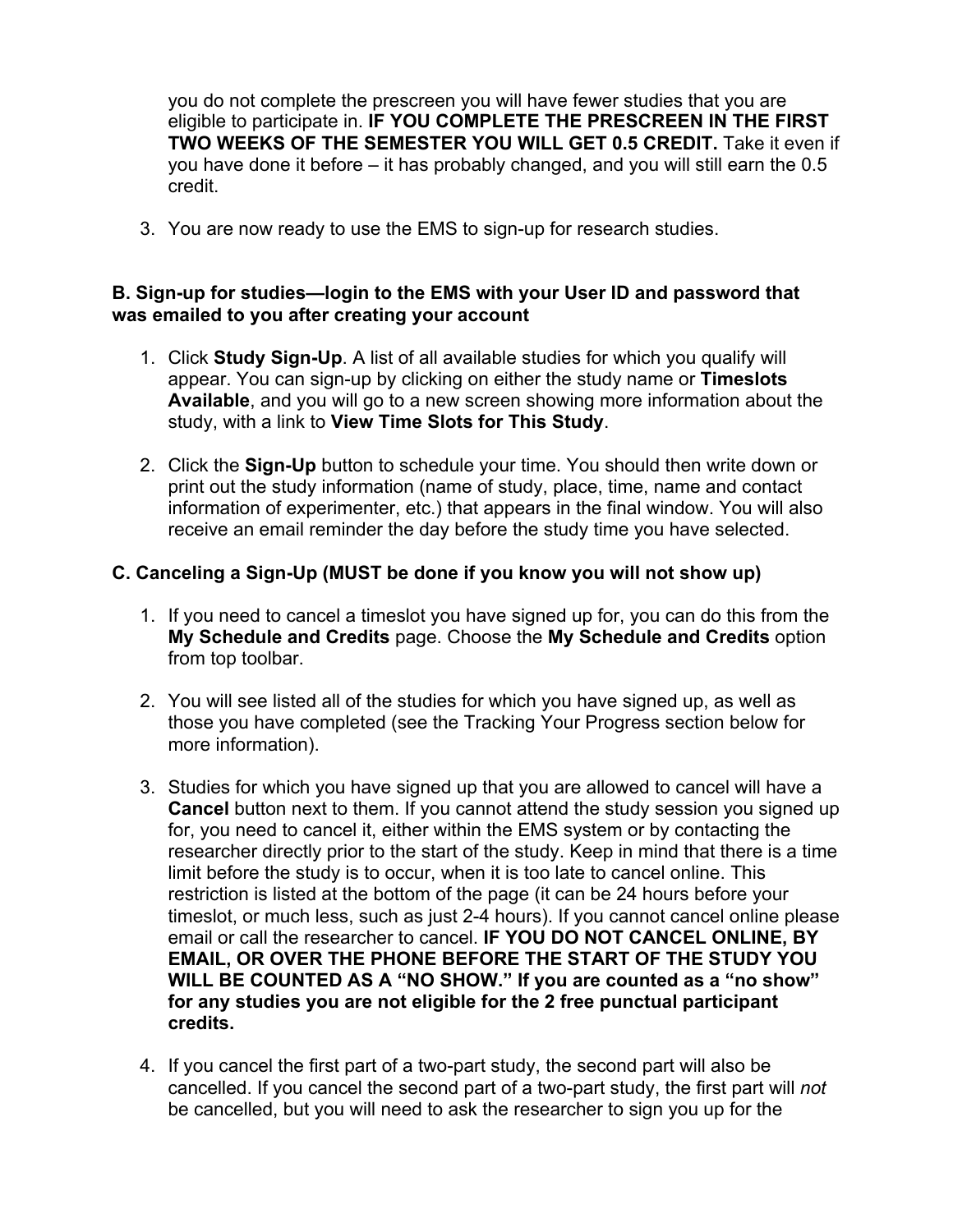second part again, if you would like to participate in it at a later date. However, this is up to the researcher.

## **D. Tracking Your Progress**

- 1. You may track your progress at any time by choosing the **My Schedule and Credits** option from the top toolbar.
- 2. When you view this page, you will see at the top a list of the number of credits you are required to earn, and how many you have earned so far. Below that, if you have signed up for any studies, those are listed as well. In the list of studies, you will see information about your credit status. If you have a no show for a study you will see that the status for that study is "failure to appear."

Note: Your login session will expire after a certain period of inactivity, usually 20-60 minutes. This is done for security purposes. If this happens, you can always log in again. When you are finished using the system, it is better to explicitly log out, to prevent any problems that may arise if someone uses your computer before the session expires. This is especially important if you are using a public computer lab.

## **E. Frequently Asked Questions**

*1. Immediately after I login, as soon as I click on any menu option, I am taken back to the login page and I see a message that my authentication has expired. What does this mean?*

Your web browser is not properly configured to accept cookies. You should turn on cookies in your web browser, use a different web browser (for example, try Firefox if you are currently using Internet Explorer), or try a different computer. Detailed instructions can be found if you go to the site and enter the URL "cookie\_help.asp" in place of "default.asp" in the address bar of the browser, when you are on the front page of the site.

*2. I participated in a study, but I have yet to receive credit. How do I receive credit?*

The researcher must grant you credit. This is usually done within a few days after your participation. If it has been several days and you still have not received credit, contact the researcher (his or her contact information will be listed when you click on the study name within the system).

*3. How do I change the email address where email notifications from the system are sent?*

You can change the email address where notifications are sent by going to **My Profile** and editing the email address you see there.